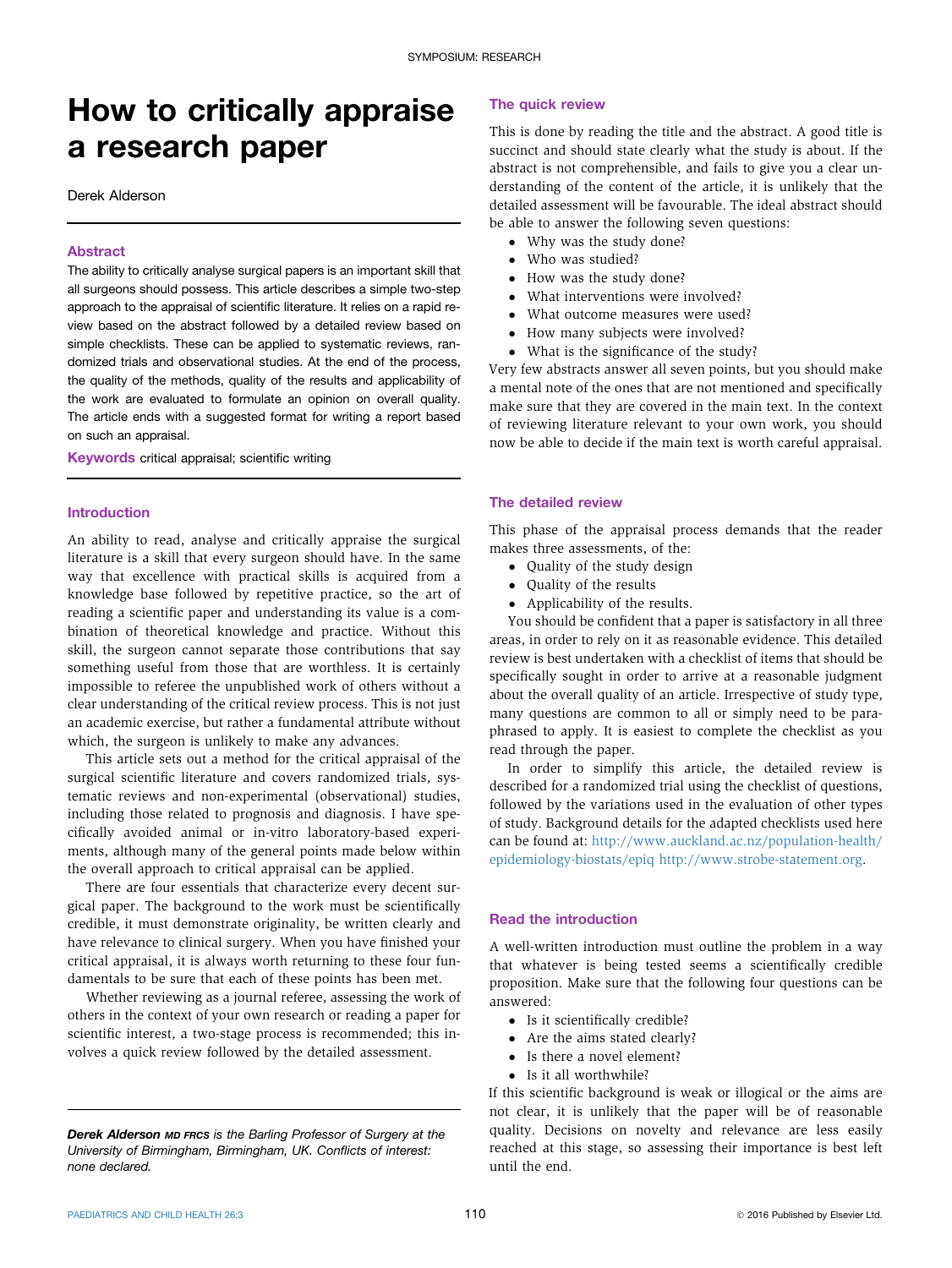#### Randomized controlled trials (RCTs)

An RCT is the most valid method to test effectiveness and efficacy. It relies on stratification to minimize confounding, but this does not eliminate all forms of bias. Many surgical RCTs relate to a specific subset of patients and are not always applicable to the entire population. All randomized trials should conform with CONSORT (consolidated standards for reporting randomized trials) guidelines and a flow chart depicting the groups from allocation on the basis of eligibility, through to study completion should be seen as essential. Beware the use of a clinically unimportant primary end-point or ambitious power calculation designed to create a study requiring relatively few participants. Studies from large centres dominated by tertiary referral practices may not be generalizable. Beware the poor result in the control arm that leads to a positive result in the experimental arm. These last three points are unfortunately not rare in surgical RCTs.

## The RCT checklist

Read and assess the quality of the methods.

#### **Participants**

 Were the selection criteria clear, well-defined and appropriate?

#### Study groups (experimental and control)

- Were they well-defined and replicable?
- Was randomization concealed and successful?
- Was analysis based on randomization (intention to treat)?
- Was blinding possible?
- Were groups treated equally?
- Was compliance measured?

#### **Outcomes**

- What were the outcome measures and were they important?
- Were they well-defined and replicable?
- Was outcome assessment blind?

#### Time

- Was follow-up time adequate?
- Rate the quality of the methods.

Read and assess the study results.

- What measures were used to describe outcomes?
- What measures of precision were used (means, medians, statistical tests and levels of significance)?
- Were numerators and denominators clear?
- If no significant effects, was power sufficient?
- If multi-centred, were results homogeneous?

Rate the quality of the results.

Read the discussion.

The discussion is probably the most variable part of an article since the writer decides how and where to place specific emphasis on the main findings. This section should, nevertheless, contain a summary of the key results with reference to the study objectives. It should be an interpretation of the results and other relevant contextual evidence including the principles and relationships learned. The limitations of the study should be

highlighted and the generalizability (external validity, applicability) of the study made clear.

Appropriate information about funding or potential conflicts of interest should appear here. The biggest problems are the unnecessary inclusion of extraneous material and repetition of introduction and results.

Assess the applicability of the study.

- Was the source population well-described?
- Were participant's representative?
- Was the study setting well-described?
- Was the management of the comparison group relevant?
- Were all important outcomes considered: benefits, harms, costs?

Rate the quality of the study applicability.

#### Systematic reviews

Systematic reviews involve 'standards' to ensure completeness and validity.

The evidence-based decision is made on the basis of the systematic review of evidence rather than the individual studies. A number of scoring systems have been developed to quantify the quality of the evidence within each evaluated study. It can be undertaken using non-experimental studies, but should conform to the PRISMA (preferred reporting items for systematic reviews and meta-analyses). Meta-analysis simply refers to the statistical methodology applied for analysis of the selected data. Access to original data, rather than information available from an original article, may be important.

#### The systematic review checklist

Read and assess the validity of the review.

#### **Participants**

- Were the selection criteria for studies clear, well-defined and appropriate?
- Was the search strategy comprehensive and complete?
- How was the validity of each study assessed?

#### Study groups

- What were the exposures and comparisons?
- Were they well-defined and replicable?
- Was assignment to groups randomized in all studies and was this concealed?
- Was randomization successful in all studies and if not, how was confounding dealt with?
- Was analysis based on randomization in all studies?

#### **Outcomes**

- What were the outcome measures?
- Were they well-defined, replicable and similar in all studies?
- Was follow-up sufficient in all studies?

# Time

Was follow-up time adequate?

Rate the quality of the study design.

Read and assess the results of the review.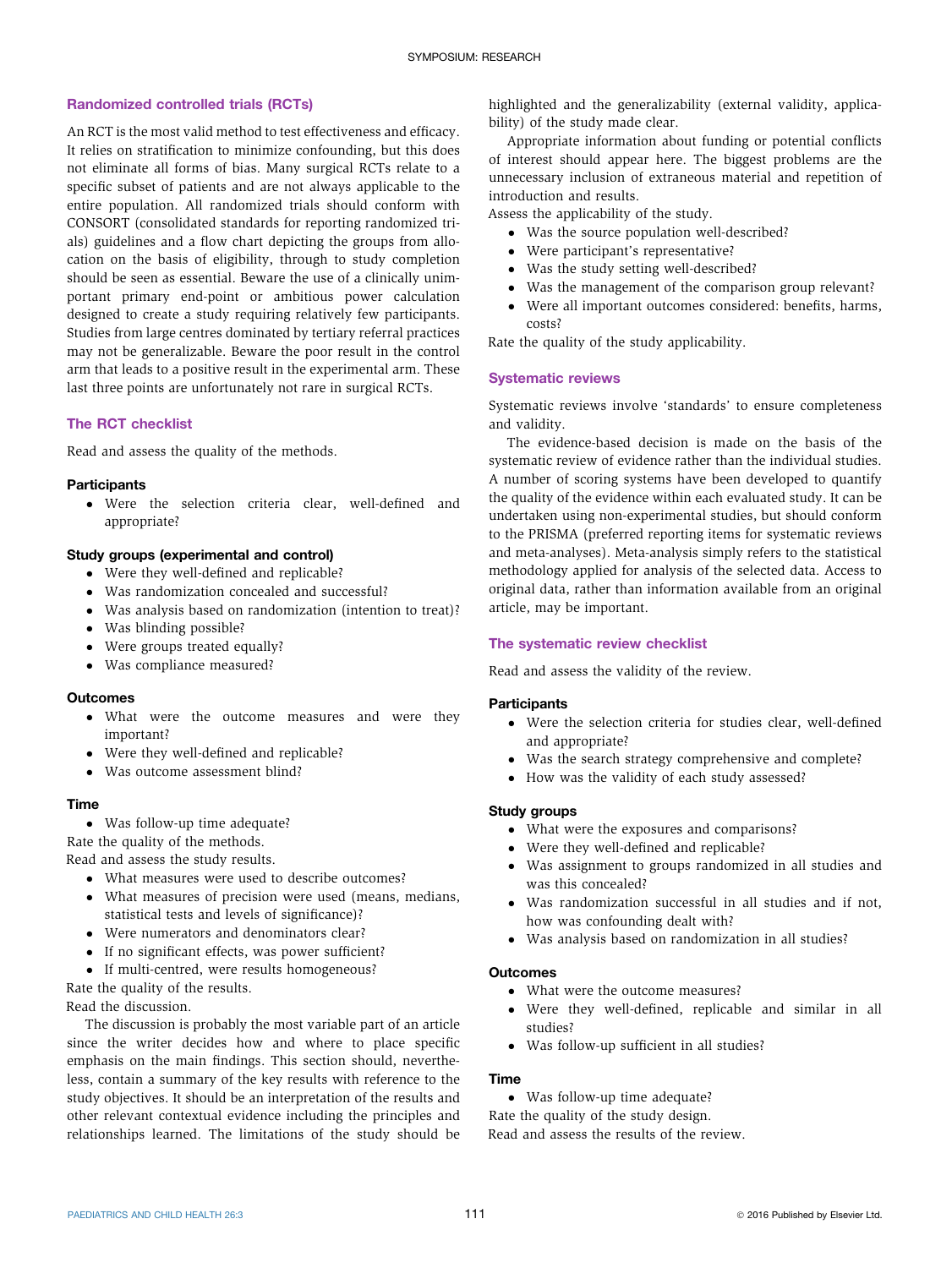- What measures of occurrence and exposure were reported for each study?
- What measures of precision were used?
- Could useful summary effects estimates be calculated?
- What was the precision of these effects?
- If no significant effects, was power sufficient?
- Were effects estimates consistent?
- Rate the quality of the study results.

Read the discussion.

Assess the applicability of the study.

- Were the source populations well-described?
- Were participant's representative?
- Were characteristics of the study settings well-described?
- Can the relevance of the comparator groups and the applicability of exposure groups be determined?
- Were all important outcomes considered: benefits, harms, costs?

Rate the quality of the study applicability.

Systematic reviews and meta-analyses are popular in surgery, but too often the quality of the available data and heterogeneity in design or reporting methodology make these studies of limited value. A poorly conducted or inappropriate systematic review should not be viewed as superior to any other type of evidence.

## Non-experimental (observational) studies about benefit, harm or causation

These studies represent the greatest volume of surgical literature; they include longitudinal cohort studies, cross-sectional studies and those involving case-controls. Most importantly, the investigator does not control allocation of the exposure (treatment) to participants. At most, the investigator categorizes patients into exposure and comparison sub-groups. The consequence is the potential for confounding. These studies are, however, appropriate when time between exposure and outcome is very long (the development of gastric cancer in patients who have undergone previous gastric surgery for benign disease) or where the outcome of interest is uncommon (the risk of recurrent nerve damage after thyroid surgery). They are appropriate for tests about diagnosis and prognosis.

## The observational study checklist

Read and assess the validity of the study.

## **Participants**

- $\bullet$  Is the study type clear (cohort, case-control, crosssectional)?
- Is the setting clear (locations, dates, recruitment period, exposure, follow-up, data collection)?
- Are the selection criteria clear, well-defined and appropriate (size of study, sources and methods of selection)?

## Study groups

- Were they well-defined and replicable (information bias, selection bias)?
- Was the measurement of variables similar and valid (nature of data sources, measurements, missing data, statistical methods)?
- Were exposure and comparison groups similar at the start (demographic and diagnostic criteria)?
- Were participants analysed in the originally assigned groups?
- Was any blinding possible?
- Were the groups treated equally?

## **Outcomes**

- What were the outcome measures?<br>• Well-defined and replicable
- Well-defined and replicable (effect modifiers, confounders)?
- Drop-outs?
- Was outcome assessment blind?

## Time

Was follow-up time adequate?

Rate the quality of the study design.

Read and assess the study results.

- Were participants well-characterized (potential eligibility, examined, confirmed, included, completed study, analysed, reasons for non-participation)?
- What measures were used to describe outcome (descriptive data for participants, measurement of variables)?
- What measures of precision were used (unadjusted and confounder-adjusted estimates, confidence intervals, category boundaries)?
- Were numerators and denominators clear (sub-group analyses)?

If no significant effects, was power sufficient?

Rate the quality of the study results.

## Read the discussion.

Assess the applicability of the study.

- Was the source population well-described?
- Were participant's representative?
- Was the study setting well-described?
- Was the management of the comparison group relevant?
- Were all important outcomes considered: benefits, harms, costs?

Rate the quality of the study applicability.

## Studies of the accuracy of diagnostic tests

These are best done in a non-experimental cross-sectional study. It is important to remember that the outcome is the test result.

## The diagnostic test checklist

Read and assess the validity of the study.

## **Participants**

 Were the election criteria clear, well-defined and appropriate?

## Study groups

- Was the reference standard of diagnosis stated clearly?
- Was it independent and valid?
- Was the reference standard applied regardless of test result?
- Did any blinding take place?